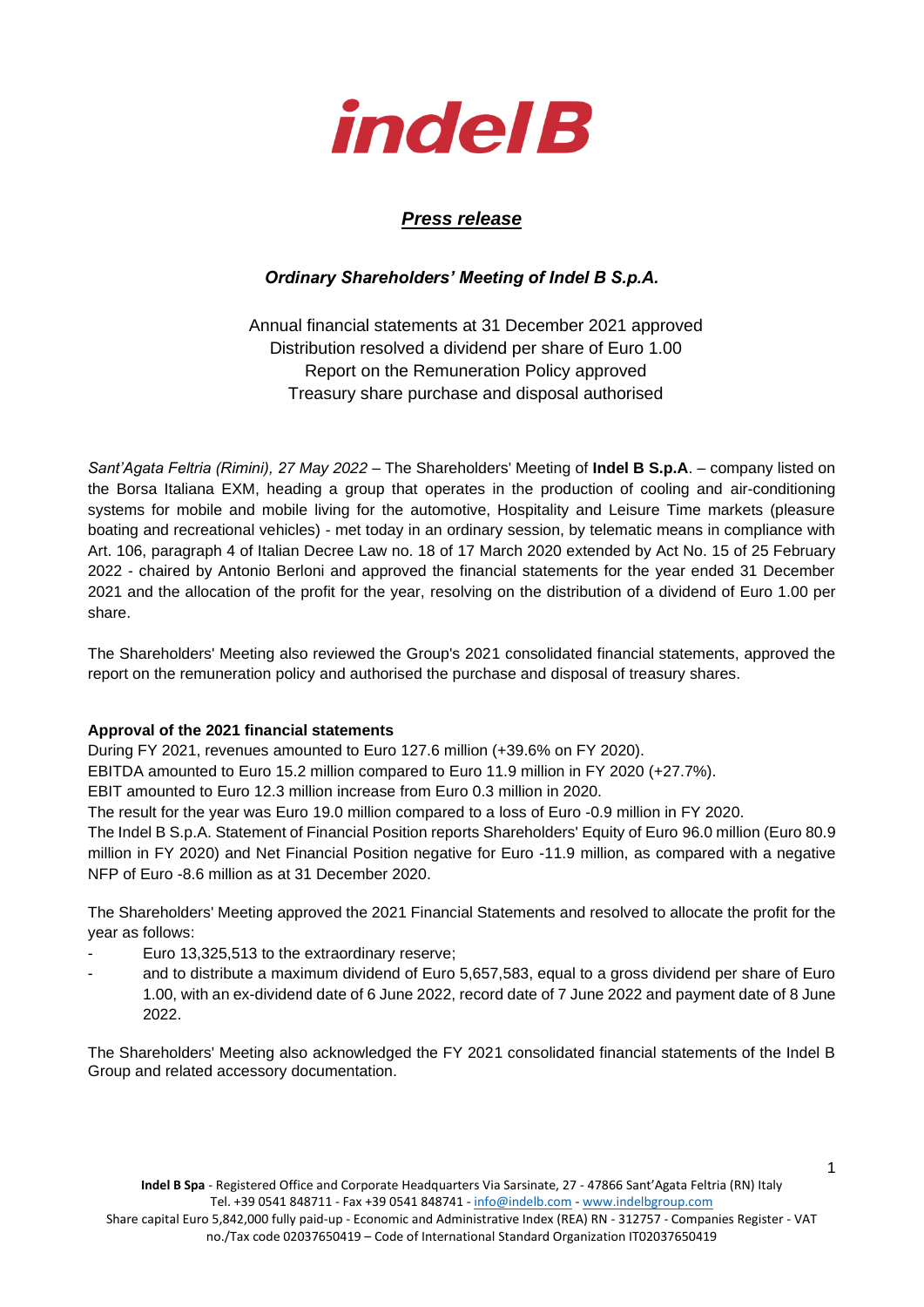### **Approval of the report on remuneration policy and fees paid**

The Shareholders' Meeting approved the first section of the Report on Remuneration Policy and Fees Paid by the Board of Directors and expressed a favourable opinion on the second section of the same Report, pursuant to Articles 123-ter of Legislative Decree no. 58/1998 and 84-quater of CONSOB Regulation no. 11971/1999.

#### **Authorisation to purchase and dispose of treasury shares**

The Shareholders' Meeting also resolved, on the proposal of the Board of Directors, to authorise the purchase and disposal of treasury shares, subject to revocation, for the part not executed, of the previous resolution authorising the purchase and disposal of treasury shares adopted by the Shareholders' Meeting of 21 May 2021, with effect from the date of approval of this resolution.

Purchases shall be made for a unitary price, no less and no more than 10% with respect to the official stock market price of the shares recorded by Borsa Italiana S.p.A. in the session prior to each individual transaction and in any case in compliance with the terms and conditions set out by applicable national and European Community legislation and admitted market practices in force at the time.

Authorisation is requested for the purchase of treasury shares, in one or more transactions, up to a maximum number which, taking into account the Indel B shares held from time to time in the portfolio by the Company and its subsidiaries, does not exceed one fifth of the Company's share capital, or a maximum total value of Euro 2.6 million or any different maximum amount as may be envisaged by law in force at the time.

To date, the Company holds 184,417 treasury shares in its portfolio, equal to 3.16% of the share capital. The authorisation to purchase was granted for the maximum duration envisaged under Article 2357, paragraph 2, of the Italian Civil Code of 18 months, starting from the date of this resolution, while the disposal of the same shares is not subject to time limits in order to allow the Board of Directors to avail itself of the maximum flexibility in the interest of the Company.

\* \* \*

The Manager appointed to prepare the company accounting documents, Mirco Manganello, declares in accordance with paragraph 2, Article 154-bis of Italian Legislative Decree no. 58/1998 that the accounting disclosure contained in this release coincides with the results of the documents, books and accounting entries.

\* \* \*

The documentation envisaged by current legislation in relation to today's Shareholders' Meeting will be made available to the public in accordance with the terms of the law, at the Company's offices, c/o Borsa Italiana S.p.A., in the specific sections of the website [www.indelbgroup.com](file:///C:/Users/DBENELI/AppData/Local/Microsoft/Windows/INetCache/Content.Outlook/I95OYFDQ/www.indelbgroup.com) and on the storage mechanism authorised by Consob, "1info" [\(www.1info.it\)](file:///C:/Users/DBENELI/AppData/Local/Microsoft/Windows/INetCache/Content.Outlook/I95OYFDQ/www.1info.it).

The summary report of the votes pursuant to Art. 125-quater, paragraph 2 of Italian Legislative Decree no. 58/1998, will be made available on the company's website [www.indelbgroup.com](file:///C:/Users/DBENELI/AppData/Local/Microsoft/Windows/INetCache/Content.Outlook/I95OYFDQ/www.indelbgroup.com) within five days. The minutes of the Shareholders' Meeting will be published in accordance with the terms and conditions of the law.

\* \* \*